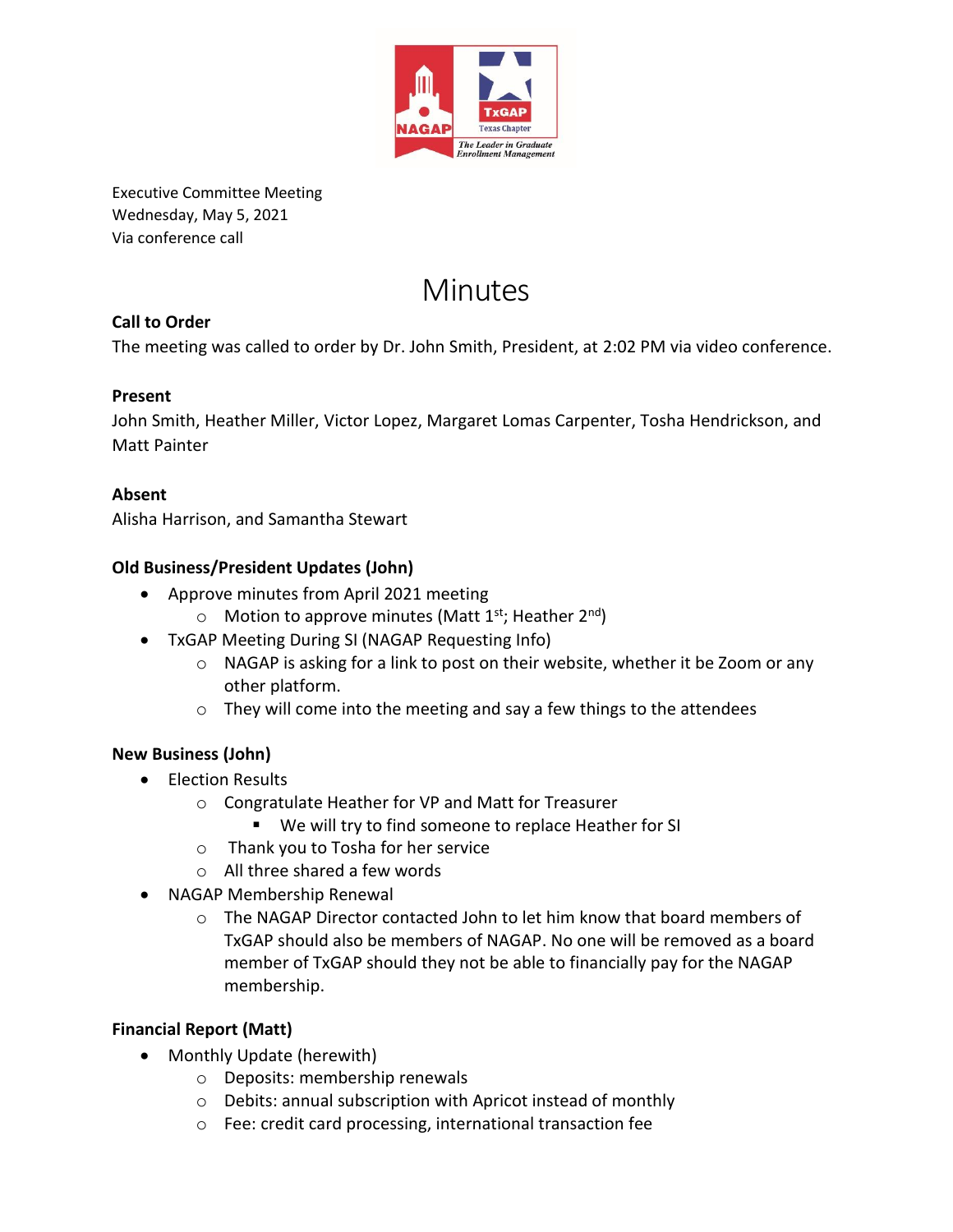- o Summer Institute
	- 2020-2021 SI Registration
		- Reached out to those 29 individuals:
			- o 20 decided to roll over to 2022
			- o 2 asked for a refund and checks were sent
			- $\circ$  7 of the 29: still waiting to hear back from them
				- One is from Univ. of Houston who no longer works in that program; John approved moving that over to 2022
		- We have about \$4100 for next year's SI

#### **Committee Chair Reports**

- Membership (Alisha)
- Communications & Marketing (Samantha)
- Professional Development & Strategic Initiatives (Victor)
	- o Worked with Shanice on the election
	- o Statement regarding presenters
		- Will put a link for individuals to access the full statement
- Summer Institute (Heather)
	- o Victor has been a huge help Thank You!
	- $\circ$  Presentations are being planned. If anyone knows of anyone willing to present, send Heather the information.
		- Concordia University Speaker John has not heard back from her
	- o Let Heather know of anyone interested in being the SI Chair
		- **John recommended Shanice**
		- **Unitary Commended Demetria**
	- o Matt let Heather know about ETS as a sponsor.
		- We have no overhead this year.
		- We could take the sponsorship and have them present; have their logo present in our advertising
			- Donation could go to a non-profit
			- Victor suggested having them donate to the social gathering (raffles, etc.)
			- Matt mentioned that he is not sure if ETS would have the capacity to donate to members, so we may need to use their funds towards the social
		- Or we wouldn't charge them this year but would love to have them next year
	- o Donations to a Non-Profit from Members
		- We should have a link available for people to donate

#### **Discussion Items**

#### **Motion for Adjournment**

A motion to adjourn was entered at 2:39 PM (Heather  $1^{st}$ ; Victor  $2^{nd}$ )